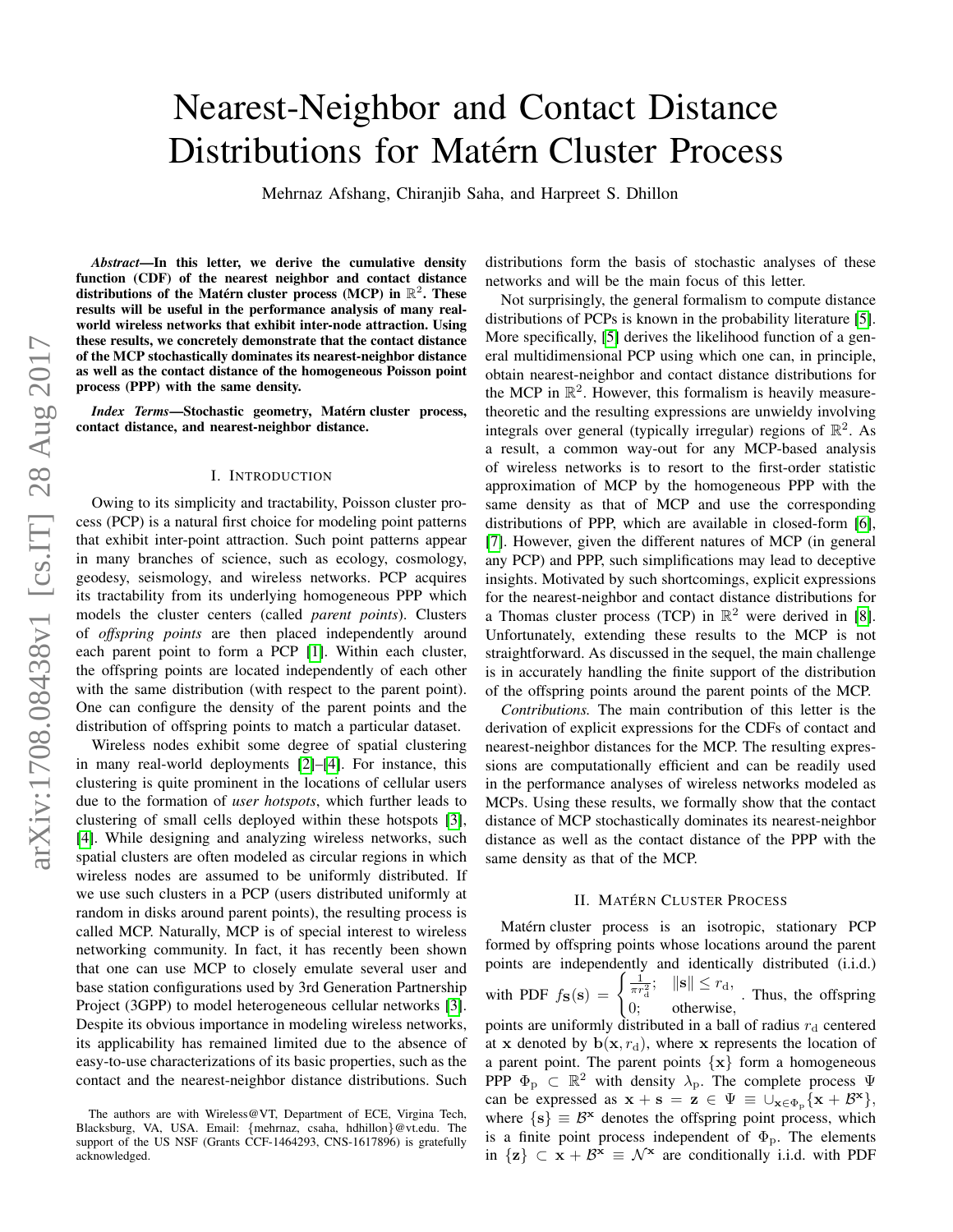$f_{\mathbf{Z}}(\mathbf{z}|\mathbf{x}) = f_{\mathbf{S}}(\mathbf{z} - \mathbf{x})$ . The number of points in  $\mathcal{B}^{\mathbf{x}}$  (denoted by  $|\mathcal{B}^{\mathbf{x}}|$  is Poisson with mean  $\bar{m}$ .

Notation: We use bold-style letters (z) to denote vector in  $\mathbb{R}^2$ , serif-style letters (*z*) to denote Euclidean norm, i.e.,  $z =$  $\|\mathbf{z}\|$ , and o to denote origin.

## III. DISTANCE DISTRIBUTIONS

# *A. Contact distance distribution*

The contact distance is the distance from a reference point (located at the origin) to its nearest point of  $\Psi$ , where the reference point is extraneous and independent of the MCP ( $o \notin$  $\Psi$ ). This is equivalent to the case where the reference point is sampled from a point process independent of the original MCP. The density function of contact distance  $R_{\rm C}$  (or, equivalently empty space function) is defined as:

$$
F_{R_{\rm C}}(r) = 1 - \mathbb{P}(|\Psi(\mathbf{b}(o, r))| = 0),\tag{1}
$$

where  $\Psi(\mathbf{b}(o,r)) \equiv \Psi \cap \mathbf{b}(o,r)$ . Before deriving  $F_{R_{\text{C}}}(r)$ , we first look at the distribution of distance from the reference point to an arbitrary point of the set  $\mathcal{N}^{\mathbf{x}}$  for a given  $\mathbf{x} \in \Phi_p$ . Denote by  $\mathcal{D}^{\mathbf{x}} \equiv \{ Z : Z = ||\mathbf{z}|| = ||\mathbf{x} + \mathbf{s}||; \forall \mathbf{s} \in \mathcal{B}^{\mathbf{x}} \}$  the sequence of distances from elements of  $\mathcal{N}^{\mathbf{x}}$  to the origin. In order to characterize the conditional PDF of  $Z \in \mathcal{D}^{\mathbf{x}}$ , it is required to consider the following two cases.

*Case 1:* The cluster centered at  $x \in \Phi_p$  includes origin, i.e.,  $\mathbf{x} \in \mathbf{b}(o, r_d)$ . For this case,  $\mathbf{z} \in \Psi$  can be either located within  $\mathcal{A}_1 \equiv \mathbf{b}(o, r_d - x)$  or  $\mathcal{A}_2 \equiv \mathbf{b}(\mathbf{x}, r_d) \setminus \mathbf{b}(o, r_d - x)$ ; see Fig. [1.](#page-2-0) For a given  $x = ||\mathbf{x}|| < r_d$ , the elements in  $\mathcal{D}^{\mathbf{x}}$  are i.i.d. with conditional PDF [\[9,](#page-3-8) Theorem 2.3.6]

$$
f_Z(z|x) = \begin{cases} \chi^{(1)}(z,x); & 0 \le z \le r_d - x, \\ \chi^{(2)}(z,x); & r_d - x \le z \le r_d + x, \end{cases}
$$
 (2)

where  $\chi^{(2)}(z, x) = \frac{2z}{\pi r_a^2} \cos^{-1} \left( \frac{z^2 + x^2 - r_a^2}{2zx} \right)$  and  $\chi^{(1)}(z, x) =$  $\overline{2z}$ 2 .

 $\mathcal{C}_{\text{dS}}^{r_q^2}$  2: The cluster centered at  $\mathbf{x} \in \Phi_p$  does not include origin, i.e.,  $x \notin b(o, r_d)$ . For this case,  $z \in \Psi$  is located in  $A_3 = \mathbf{b}(\mathbf{x}, r_d)$ . For a given  $x = ||\mathbf{x}|| > r_d$ , the elements in  $D^x$  are i.i.d. with conditional PDF [\[9,](#page-3-8) Theorem 2.3.6]

$$
f_Z(z|x) = \chi^{(3)}(z,x) = \frac{2z}{\pi r_d^2} \cos^{-1}\left(\frac{z^2 + x^2 - r_d^2}{2zx}\right), \quad (3)
$$

where  $x - r_d < z < x + r_d$ . The pictorial representation of these two cases is presented in Fig. [1.](#page-2-0) We now derive the CDF of contact distance, i.e.,  $R_C$ , in the next Theorem. The proof of this Theorem is presented in Appendix [A.](#page-3-9)

<span id="page-1-2"></span>Theorem 1 (Contact distance). *The CDF of contact distance*  $F_{R_C}(r)$  *is given by* [\(4\)](#page-2-1)*, at the top of next page.* 

Remark 1. *As observed from the proof of Theorem 1, the main step in the derivation of above CDF is computing the probability that a cluster located at* x*, i.e.,* x + B x *, will have no point in* b(o, r)*. Due to the finite support of each cluster in an MCP, this requires integrating*  $f_{\mathbf{Z}}(\mathbf{z}|\mathbf{x})$  *with respect to*  $\mathbf{z}$ *over the region*  $\mathbf{b}(o, r) \cap \mathbf{b}(\mathbf{x}, r_d)$  *(see* [\(11\)](#page-3-10)*), which, depending on* x*, assumes different shapes (circular or lens) as illustrated in Fig. [3.](#page-3-11) On the contrary, for some PCPs with clusters that* *have infinite support, in particular TCP, the corresponding region is always* b(o, r) *[\[8\]](#page-3-7). This makes such calculations more challenging for an MCP compared to say a TCP.*

## *B. Nearest-neighbor distance distribution*

The nearest-neighbor distance is the distance of a reference point to its nearest point of  $\Psi$ , where the reference point is a part of the original MCP (i.e.,  $o \in \Psi$ ). The CDF of the nearest-neighbor distance,  $R_N$ , can be defined as:

$$
F_{R_{\rm N}}(r) = 1 - \mathbb{P}(|\Psi(\mathbf{b}(o, r))| = 1|o \in \Psi)
$$
 (5)

<span id="page-1-5"></span>
$$
=1-\mathbb{P}_o^!(|\Psi(\mathbf{b}(o,r))|=0),\tag{6}
$$

<span id="page-1-3"></span>where  $\mathbb{P}_{o}^{!}$  denotes reduced palm distribution. The nearestneighbor distance can be equivalently defined as the contact distance when the reference point is a point of  $\Psi$  chosen at random with equal probability. Denote by  $x_0 \in \Phi_p$  the center of the reference point's own cluster. The probability mass function (PMF) of the number of offspring points within the reference point's own cluster, i.e.,  $|\mathcal{B}^{\mathbf{x}_0}|$ , is

$$
\mathbb{P}(|\mathcal{B}^{\mathbf{x}_0}| = \ell) = \frac{\ell}{\bar{m}} \frac{\bar{m}^{\ell} e^{-\bar{m}}}{\ell!} \quad \text{for } \ell \in \mathbb{Z}^+ \,, \tag{7}
$$

where  $\mathbb{Z}^+$  is set of positive integer. Note that  $\mathbb{P}(|\mathcal{B}^{\mathbf{x}_0}| = 0) = 0$ because the reference point's own cluster cannot be empty. The PMF of  $|\mathcal{B}^{\mathbf{x}_0}|$  is *number-weighted* and different from that of the number of points of a *typical* cluster  $|\mathcal{B}^{\mathbf{x}}|$  of  $\Psi$ , which is Poisson [\[10,](#page-3-12) Sec. 5.3]. This is because when the reference point is selected uniformly at random, it is more likely to belong to the cluster of  $\Psi$  with higher number of points (similar to the *waiting bus paradox*). Hence the selection of a cluster of  $\Psi$  is biased by the number of its offspring points.

<span id="page-1-0"></span>Remark 2. *It is worth noting that if we add a point to the* typical *cluster* B x *(where the typical cluster is the one that is chosen uniformly at random from amongst all the clusters),* the PMF of  $|\mathcal{B}^{\mathbf{x}}|+1$  *is the same as that of*  $|\mathcal{B}^{\mathbf{x}_0}|$ *. This property is a consequence of the fact that*  $|\mathcal{B}^{\mathbf{x}}|$  *is Poisson distributed.* 

<span id="page-1-1"></span>In contrast to the PPP, where the contact and nearestneighbor distributions are identical, these two distributions are not the same for MCP. This is because the selection of the reference point from MCP implies the existence of a cluster  $\mathcal{N}^{\mathbf{x}_0} \equiv {\mathbf{x}_0 + \mathbf{s} : \mathbf{s} \in \mathcal{B}^{\mathbf{x}_0}}$  which includes origin, and hence  $x_0 = ||\mathbf{x}_0|| < r_d$ . Now, the CDF of nearest-neighbor distance can be expressed as

$$
F_{R_{\rm N}}(r) = 1 - \mathbb{E}\Big[\prod_{\mathbf{z}\in\Psi\backslash\{o\}}\mathbf{1}\{\mathbf{z}\notin\mathbf{b}(o,r)\}\Big]
$$
  
\n
$$
= 1 - \mathbb{E}\Big[\prod_{\mathbf{z}\in\Psi\backslash\mathcal{N}^{x_0}}\mathbf{1}\{\mathbf{z}\notin\mathbf{b}(o,r)\}\prod_{\mathbf{z}\in\mathcal{N}^{x_0}\backslash\{o\}}\mathbf{1}\{\mathbf{z}\notin\mathbf{b}(o,r)\}\Big]
$$
  
\n
$$
\stackrel{\text{(a)}}{=} 1 - \mathbb{E}\Big[\prod_{\mathbf{z}\in\Psi}\mathbf{1}\{\mathbf{z}\notin\mathbf{b}(o,r)\}\Big]\mathbb{E}\Big[\prod_{\mathbf{z}\in\mathcal{N}^{x_0}\backslash\{o\}}\mathbf{1}\{\mathbf{z}\notin\mathbf{b}(o,r)\}\Big]
$$
  
\n
$$
\stackrel{\text{(b)}}{=} 1 - (1 - F_{R_{\rm C}}(r))\mathbb{E}\Big[\prod_{\mathbf{z}\in\mathcal{N}^{x_0}\backslash\{o\}}\mathbf{1}\{\mathbf{z}\notin\mathbf{b}(o,r)\}\Big],
$$
 (8)

<span id="page-1-4"></span>where  $1\{\cdot\}$  denotes indicator function. Step (a) follows from Slivnyak's Theorem which states that  $\Psi$  equals to  $\Psi \setminus \mathcal{N}^{\mathbf{x}_0}$  in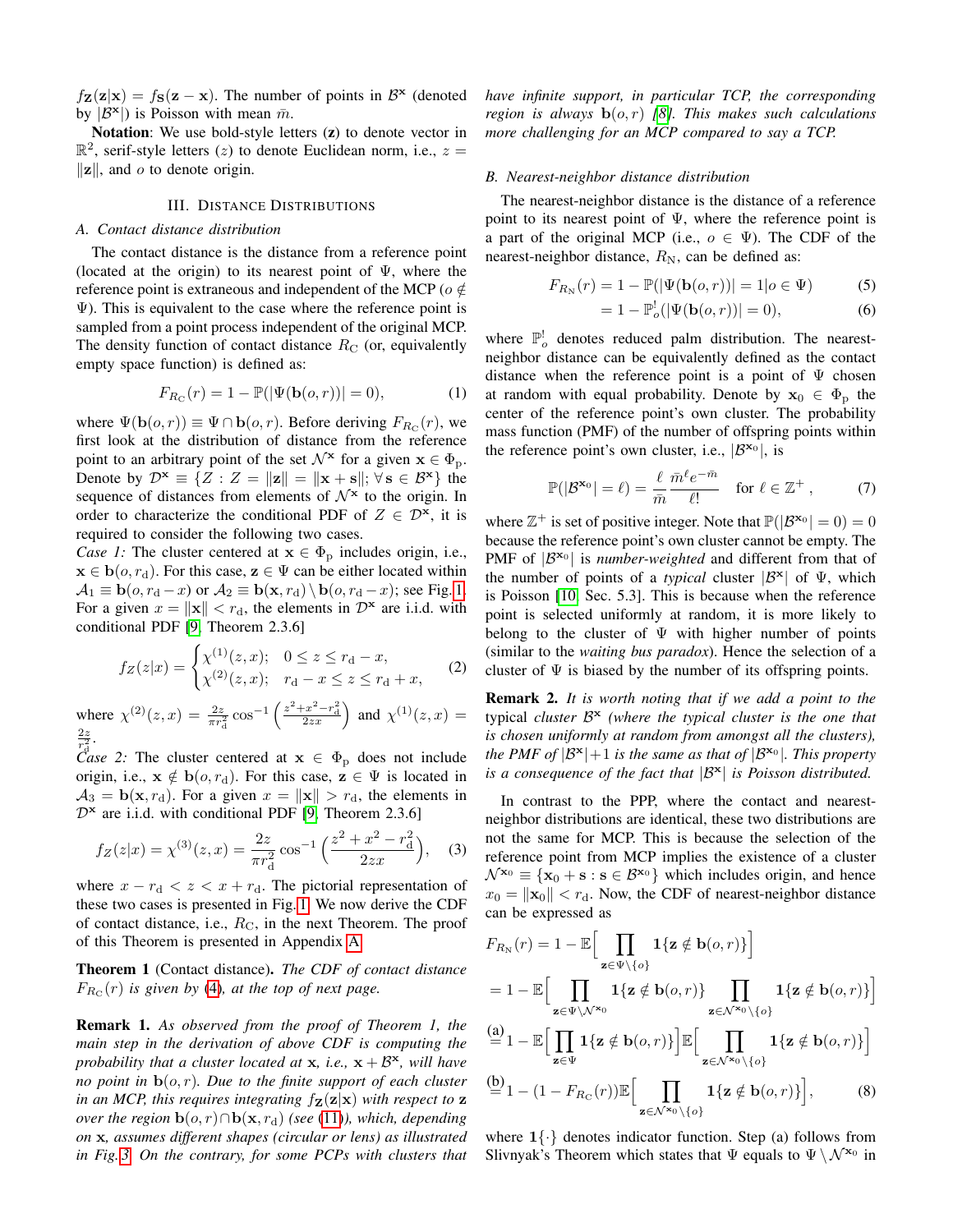$$
F_{R_{\rm C}}(r) = 1 - \exp\left(-2\pi\lambda_{\rm p}\left(\int_0^{r_{\rm d}} \left(1 - \exp\left(-\bar{m}\left(\int_0^{\min(r,r_{\rm d}-x)} \chi^{(1)}(z,x)dz + \int_{\min(r,r_{\rm d}-x)}^{\min(r,r_{\rm d}+x)} \chi^{(2)}(z,x)dz\right)\right)\right)xdx\right) + \int_{r_{\rm d}}^{\infty} \left(1 - \exp\left(-\bar{m}\int_{\min(r,x-r_{\rm d})}^{\min(r,x+r_{\rm d})} \chi^{(3)}(z,x)dz\right)\right)xdx\right),\tag{4}
$$

where  $\chi^{(1)}(\cdot)$ ,  $\chi^{(2)}(\cdot)$  $\chi^{(2)}(\cdot)$  $\chi^{(2)}(\cdot)$ , and  $\chi^{(3)}(\cdot)$  $\chi^{(3)}(\cdot)$  $\chi^{(3)}(\cdot)$  are given by (2) and (3).



<span id="page-2-0"></span>Fig. 1. Possible position of cluster center from origin: (a) Case 1 ( $\mathbf{x} \in \mathbb{R}$  $\mathbf{b}(o, r_{\mathrm{d}})$  and (b) Case 2 ( $\mathbf{x} \notin \mathbf{b}(o, r_{\mathrm{d}})$ ).

the final expression for the CDF of nearest-neighbor distance between the results of relative and respect to the complete derivation of is presented in the next Theorem. The complete derivation of distribution, and  $F_{R_{\rm C}}(\cdot)$  in (b) is given by [\(4\)](#page-2-1). From this step this result is presented in Appendix [B.](#page-3-13)

<span id="page-2-3"></span>**Theorem 2** (Nearest-neighbor distance). *The CDF of*  $R_N$  *is* 

$$
F_{R_{\rm N}}(r) = 1 - (1 - F_{R_{\rm C}}(r)) \int_0^{r_{\rm d}} \exp\left(-\bar{m}\mu(x_0, r)\right) \times f_{X_0}(x_0) \mathrm{d}x_0, \quad (9)
$$

with 
$$
\mu(x_0, r) = \int_0^{\min(r, r_d - x_0)} \chi^{(1)}(z, x_0) dz
$$
  
  $+ \int_{\min(r, r_d - x_0)}^{\min(r, r_d + x_0)} \chi^{(2)}(z, x_0) dz,$  (10)

*where*  $\chi^{(1)}(\cdot)$ ,  $\chi^{(2)}(\cdot)$  $\chi^{(2)}(\cdot)$  $\chi^{(2)}(\cdot)$ ,  $F_{R_{\text{C}}}(\cdot)$  *are given respectively by* (2)*,* [\(4\)](#page-2-1), and  $f_{X_0}(x_0) = \frac{2x_0}{r_d^2} \mathbf{1}(x_0 \le r_d)$ .

# *C. Establishing Stochastic Dominance*

In the next Proposition, we show that the contact distance of MCP stochastically dominates the i) nearest-neighbor distance of MCP and ii) contact (or equivalently nearest-neighbor) distance of PPP with density matched to that of the MCP, which is  $\bar{m}\lambda_{\rm p}$ . The proof is provided in Appendix [C.](#page-3-14)

<span id="page-2-4"></span>**Proposition 1.** Let  $R_0$  be the contact distance of PPP with *density*  $\bar{m}\lambda_p$ *. Then* 

$$
R_{\rm C} \geq_{\rm st} R_{\rm N} \text{ and } R_{\rm C} \geq_{\rm st} R_0,
$$

 $where ≥<sub>st</sub> denotes first order stochastic dominance. Equiva$ *lently*  $F_{R_N}(r) \ge F_{R_C}(r)$  *and*  $1 - \exp(\lambda_p \bar{m} \pi r^2) \ge F_{R_C}(r)$ *.* 

In Fig. [2,](#page-2-2) we plot CDFs of contact distance and nearestneighbor distances. The perfect match between theoretical and simulation results corroborates the accuracy of our analysis. From these results, we notice that as we increase the cluster radius  $r_d$ , the contact distance decreases while the nearestneighbor distance increases. This is because when we increase

<span id="page-2-1"></span>

<span id="page-2-2"></span>Fig. 2. CDFs of contact distance and nearest-neighbor distances ( $\bar{m}$  =  $30, \lambda_{\rm p} = 20 \times 10^{-6}$ ). The markers correspond to simulation results.

 $r<sub>d</sub>$  while keeping the number of points per cluster the same (on average), the clusters tend to become sparser, which increases inter-point distances within the cluster (which impacts the nearest-neighbor distance) and decreases the distance between an independent reference point and the closest point of the MCP (which is basically the contact distance). Both the CDFs converge to those for the PPP with density  $\bar{m}\lambda_{\rm p}$  when  $r_d \rightarrow \infty$ . This is consistent with the fact that PCP converges to a PPP as the *cluster sizes* are increased to infinity [\[3\]](#page-3-3).

# IV. CONCLUDING REMARKS

In this paper, we characterized the contact and nearestneighbor distributions of the MCP. We also demonstrated that the contact distance of the MCP stochastically dominates: i) its the nearest-neighbor distance, and ii) the contact distance of the PPP with the same density as that of the MCP. Given the relevance of MCP in modeling real-world networks, these distributions enable the accurate characterization of useful quantities of interest such as received power in downlink, transmit power in uplink and key performance metrics such as coverage probability, and area spectral efficiency. However, while the CDFs of both the contact and nearest-neighbor distances can be computed easily using standard numerical softwares, the presence of integrals in their expressions may lead to unwieldy expressions for network-wide performance metrics, such as coverage probability and area spectral efficiency. Consequently, a useful direction of future research is to derive easy-to-use, ideally closed-form, bounds or approximations for these expressions, which can be directly plugged into the analysis of key performance metrics of interest.